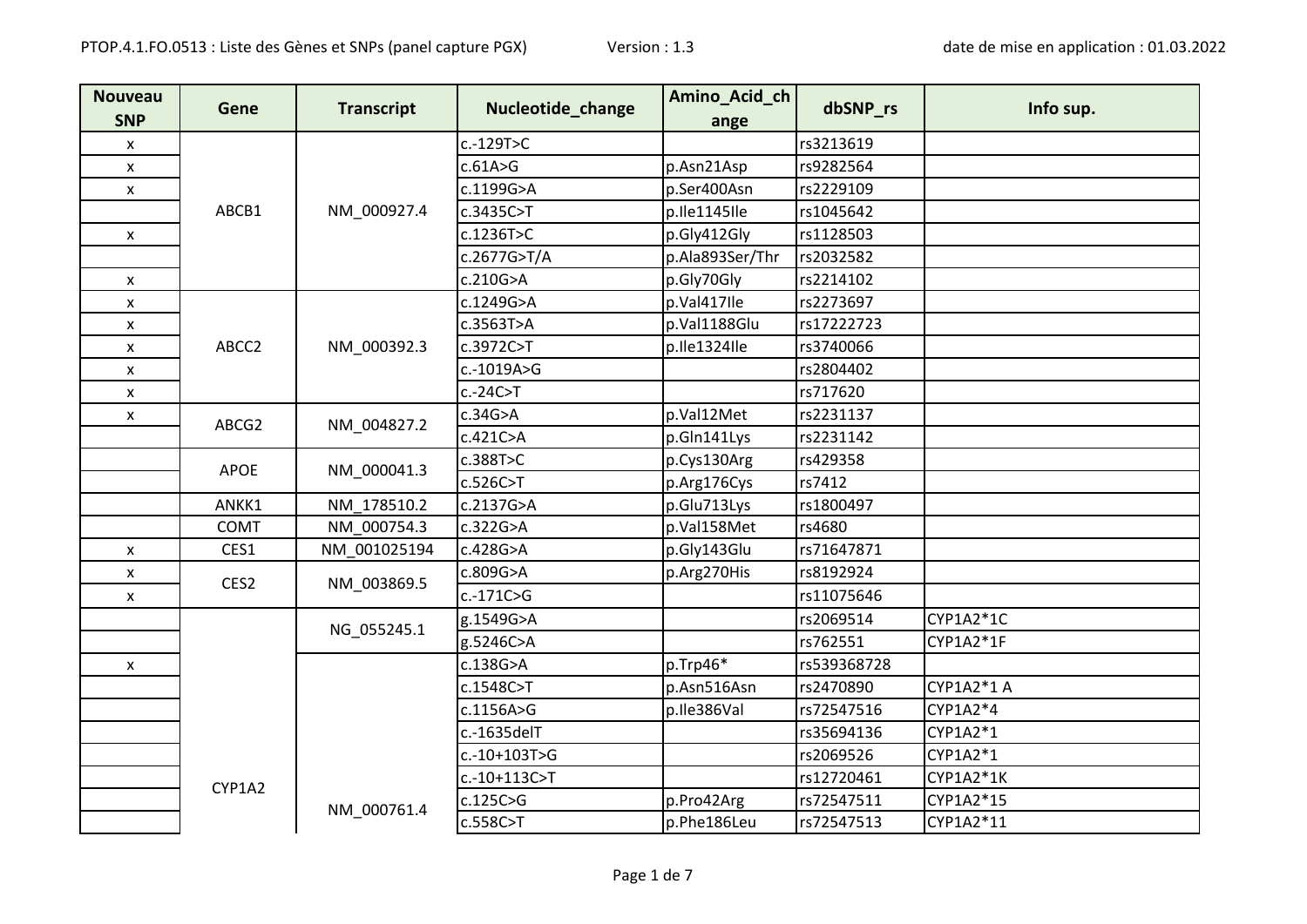|                           |        |                       | c.1042G>A   | p.Asp348Asn | rs56276455  | CYP1A2*3              |
|---------------------------|--------|-----------------------|-------------|-------------|-------------|-----------------------|
|                           |        |                       | c.1130G>A   | p.Arg377Pro | rs72547515  | CYP1A2*16             |
|                           |        |                       | c.1217G>A   | p.Cys406Tyr | rs55889066  | CYP1A2*5              |
|                           |        |                       | c.1253+1G>A |             | rs56107638  | CYP1A2*7              |
|                           |        |                       | c.1291C>T   | p.Arg431Trp | rs28399424  | CYP1A2*6              |
|                           |        |                       | c.1367G>A   | p.Arg456His | rs72547517  | CYP1A2*8              |
| X                         |        |                       | c.216G > C  | p.Pro72Pro  | rs2279341   |                       |
| $\pmb{\mathsf{X}}$        |        |                       | c.54C>A     | p.Leu18Leu  | rs150742423 |                       |
| X                         |        |                       | c.785A>G    | p.Lys262Arg | rs2279343   | CYP2B6*4A             |
|                           |        |                       | c.1459C>T   | p.Arg487Cys | rs3211371   | CYP2B6*5              |
| $\mathsf{x}$              |        |                       | c.547G>A    | p.Val183Ile | rs58871670  |                       |
| $\pmb{\mathsf{X}}$        |        |                       | c.78C>T     | p.Thr26Thr  | rs139980085 |                       |
|                           |        |                       | c.136A>G    | p.Met46Val  | rs35303484  | CYP2B6*11             |
| $\pmb{\mathsf{X}}$        |        | CYP2B6<br>NM_000767.4 | c.62A > T   | p.Gln21Leu  | rs34883432  |                       |
| X                         |        |                       | c.1172T>A   | p.Ile391Asn | rs35979566  |                       |
| $\pmb{\mathsf{x}}$        |        |                       | c.516G>T    | p.Gln172His | rs3745274   | CYP2B6*9              |
| $\pmb{\mathsf{x}}$        |        |                       | c.64C > T   | p.Arg22Cys  | rs8192709   | CYP2B6*10             |
| $\boldsymbol{\mathsf{x}}$ |        |                       | c.758G>A    | p.Arg253His | rs373086625 |                       |
| X                         |        |                       | c.1332G>A   | p.Ala444Ala | rs775699069 |                       |
|                           |        |                       | c.-82T>C    |             | rs34223104  | CYP2B6*22             |
|                           |        |                       | c.983T>C    | p.Ile328Thr | rs28399499  | CYP2B6*16/*18         |
|                           |        |                       | c.1132C > T | p.Arg378Ter | rs34097093  | CYP2B6*28             |
|                           |        |                       | c.890A>G    | p.Lys297Arg | rs10509681  | CYP2C8*3              |
|                           | CYP2C8 | NM_000770.3           | c.499A>T    | p.Ile167Phe | rs11572103  | CYP2C8*2              |
| X                         |        |                       | c.486C>G    | p.Ile162Met | rs1058930   | CYP2C8*4              |
|                           |        |                       | c.1075A>C   | p.Ile359Leu | rs1057910   | CYP2C9*3              |
|                           |        |                       | c.449G>A    | p.Arg150His | rs7900194   | rs7900194A, CYP2C9*8  |
|                           |        |                       | c.449G>T    | p.Arg150Leu | rs7900194   | rs7900194T, CYP2C9*27 |
|                           |        |                       | c.430C>T    | p.Arg144Cys | rs1799853   | CYP2C9*2              |
|                           |        |                       | c.1003C > T | p.Arg335Trp | rs28371685  | CYP2C9*11             |
|                           |        |                       | c.55C>A     | p.Leu19lle  | rs67807361  | CYP2C9*7              |
|                           |        |                       | c.269T>C    | p.Leu90Pro  | rs72558187  | CYP2C9*13             |
|                           |        |                       | c.485C>A    | p.Ser162*   | rs72558190  | CYP2C9*15             |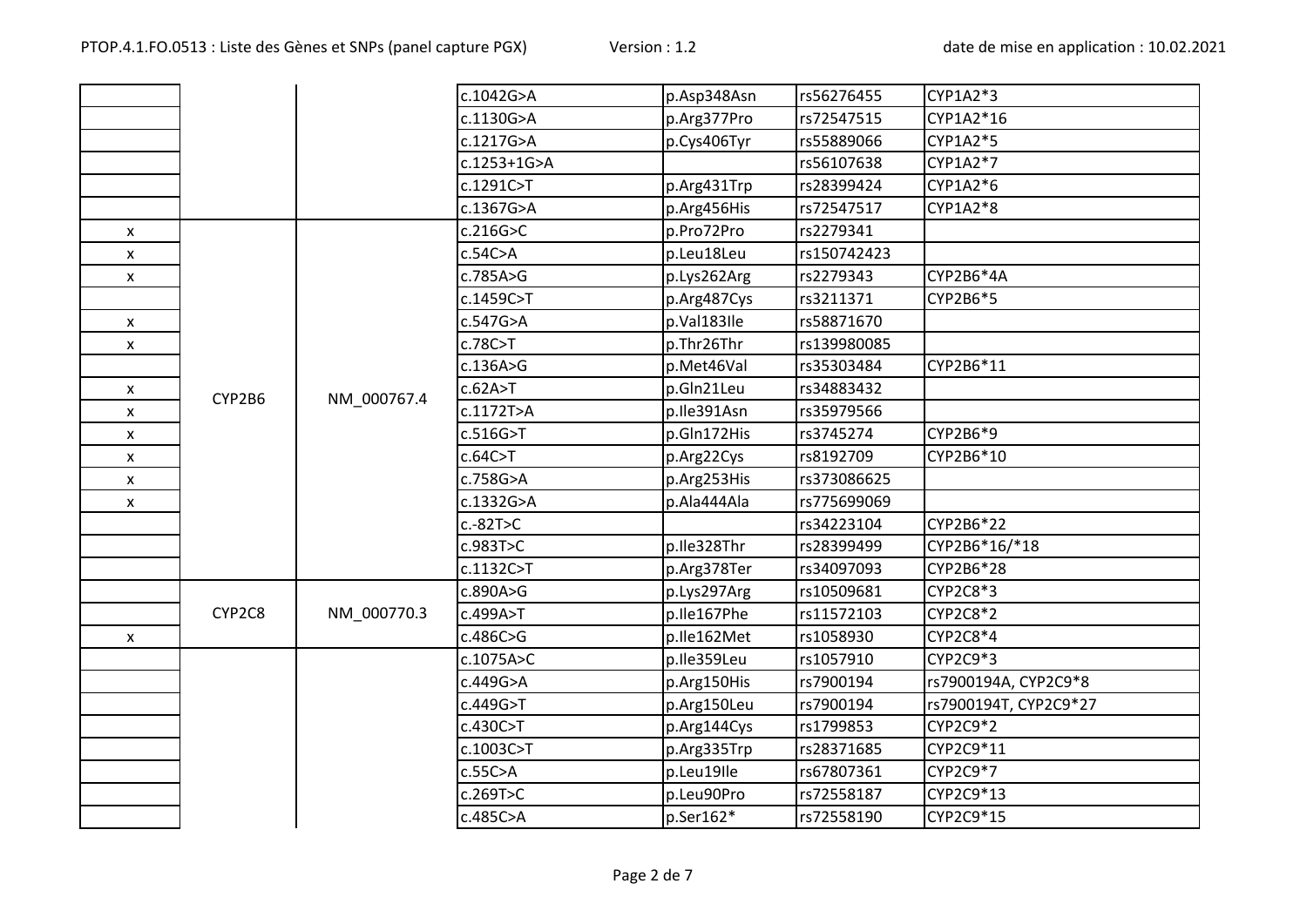|   |         |             | c.752A>G     | p.His251Arg   | rs2256871    | CYP2C9*9                          |
|---|---------|-------------|--------------|---------------|--------------|-----------------------------------|
|   |         |             | c.815A>G     | p.Glu272Gly   | rs9332130    | CYP2C9*10                         |
|   |         |             | c.817delA    | p.Lys273Argfs | rs9332131    | CYP2C9*6                          |
|   |         |             | c.895A>G     | p.Thr299Ala   | rs72558192   | CYP2C9*16                         |
|   | CYP2C9  | NM_000771.3 | c.1076T>C    | p.Ile359Thr   | rs56165452   | CYP2C9*4                          |
|   |         |             | c.1080C>G    | p.Asp360Glu   | rs28371686   | CYP2C9*5                          |
| X |         |             | c.1465C>T    | p.Pro489Ser   | rs9332239    | CYP2C9*12                         |
| X |         |             | c.374G>A     | p.Arg125His   | rs72558189   | rs72558189A, CYP2C9*14            |
| X |         |             | c.1144C>T    | p.Pro382Ser   |              | C09C1144T, CYP2C9*17              |
| X |         |             | c.1190A>C    | p.Asp397Ala   | rs72558193   | CYP2C9*18                         |
| X |         |             | c.353 362del | p.Lys118fs    | rs1304490498 | CYP2C9*25                         |
| X |         |             | c.389C>G     | p.Thr130Arg   | rs200965026  | rs200965026G, CYP2C9*26           |
| X |         |             | c.389C>T     | p.Thr130Met   | rs200965026  | rs200965026T, CYP2C9*44           |
| X |         |             | c.641A > T   | p.Gln214Leu   |              | C09A641T, CYP2C9*28               |
| X |         |             | c.1429G>A    | p.Ala477Thr   | rs781583846  | CYP2C9*30                         |
| X |         |             | c.395G>A     | p.Arg132Gln   | rs200183364  | CYP2C9*33                         |
| X |         |             | c.374G>T     | p.Arg125Leu   | rs72558189   | rs72558189T + c.430C>T, CYP2C9*35 |
| X |         |             | c.990C>T     | p.Val330Val   | rs3758580    |                                   |
|   |         |             | c.681G>A     | p.Pro227Pro   | rs4244285    | CYP2C19*2                         |
|   |         |             | c.-806C>T    | <b>NA</b>     | rs12248560   | CYP2C19*17                        |
|   |         |             | c.1A>G       | p.Met1Val     | rs28399504   | CYP2C19*4                         |
|   |         |             | c.276G > C   | p.Glu92Asp    | rs17878459   | CYP2C19*2B                        |
|   |         |             | c.358T>C     | p.Trp120Arg   | rs41291556   | CYP2C19*6                         |
|   | CYP2C19 | NM_000769.2 | c.395G>A     | p.Arg132Gln   | rs72552267   | CYP2C19*8                         |
|   |         |             | c.431G>A     | p.Arg144His   | rs17884712   | CYP2C19*9                         |
|   |         |             | c.636G>A     | p.Trp212Ter   | rs4986893    | CYP2C19*3                         |
|   |         |             | c.680C>T     | p.Pro227Leu   | rs6413438    | CYP2C19*10                        |
|   |         |             | c.819+2T>A   |               | rs72558186   | CYP2C19*7                         |
|   |         |             | c.1297C>T    | p.Arg433Trp   | rs56337013   | CYP2C19*5                         |
| X |         |             | c.332-23A>G  |               | rs12769205   | without c.681G>A, CYP2C19*35      |
|   |         |             | c.31G>A      | p.Val11Met    | rs769258     | CYP2D6*35                         |
|   |         |             | c.100C > T   | p.Pro34Ser    | rs1065852    | CYP2D6*10                         |
|   |         |             | c.406G>A     | p.Val136Met   | rs61736512   | CYP2D6*29/*70                     |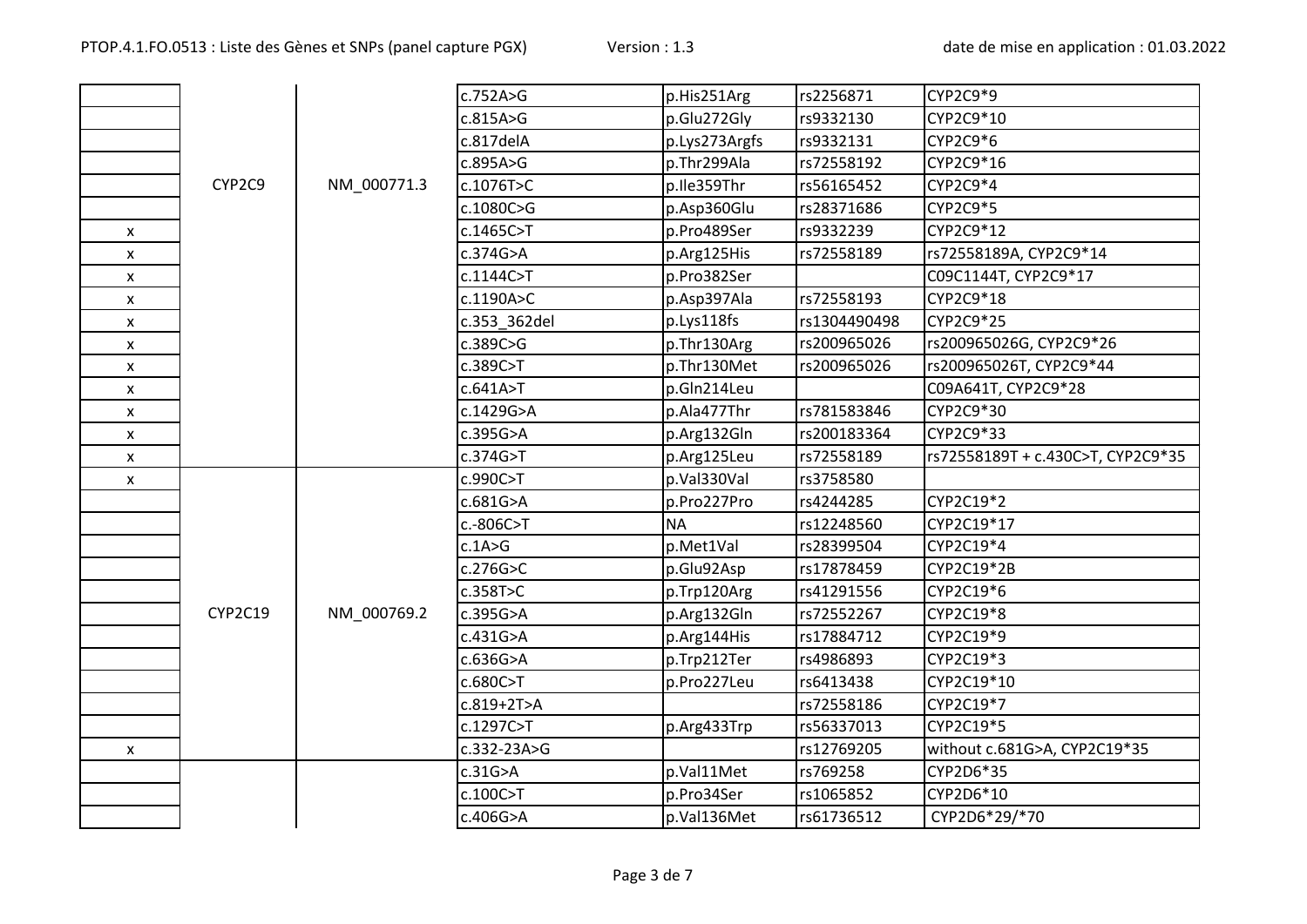|   |        |             | c.408G>C                 | p.Val136Val   | rs1058164   |                       |
|---|--------|-------------|--------------------------|---------------|-------------|-----------------------|
|   |        |             | c.454delT                | p.Trp152fs    | rs5030655   | CYP2D6*6              |
|   |        |             | c.506-1G>A               |               | rs3892097   | CYP2D6*4              |
|   |        |             | c.775delA                | p.Arg259Glyfs | rs35742686  | CYP2D6*3              |
|   |        |             | c.841_843delAAG          | p.Lys281del   | rs5030656   | CYP2D6*9              |
|   |        |             | c.886T>C                 | p.Arg296Cys   | rs16947     | CYP2D6*2              |
|   |        |             | c.971A>C                 | p.His324Pro   | rs5030867   | CYP2D6*7              |
| X | CYP2D6 | NM_000106.5 | c.358T>A                 | p.Phe120lle   | rs1135822   | CYP2D6*49             |
|   |        |             | c.985+39G>A              | <b>NA</b>     | rs28371725  | CYP2D6*41             |
|   |        |             | c.1012G>A                | p.Val338Met   | rs59421388  | CYP2D6*29             |
|   |        |             | c.1457C>G                | p.Ser486Thr   | rs1135840   | CYP2D6*2              |
|   |        |             | c.632 633insG            | p.Leu213Thrfs | rs72549354  | CYP2D6*20             |
|   |        |             | c.505G>A                 | p.Gly169Arg   | rs5030865   | rs5030865A, CYP2D6*14 |
|   |        |             | c.505G > T               | p.Gly169*     | rs5030865   | rs5030865T, CYP2D6*8  |
|   |        |             | c.320C>T                 | p.Thr107lle   | rs28371706  | CYP2D6*17             |
|   |        |             | $c.181 - 1G > C$         |               | rs201377835 | CYP2D6*11             |
|   |        |             | c.137-138insT            |               | rs774671100 | CYP2D6*15             |
|   |        |             | c.124G>A                 | p.Gly42Arg    | rs5030862   | CYP2D6*12             |
|   |        |             | c. -1589G>C              |               | rs1080985   | CYP2D6*2A             |
|   |        |             | c.522-191C>T             | <b>NA</b>     | rs35599367  | CYP3A4*22             |
|   |        |             | c.1461_1462insA          | p.Pro488Thrfs | rs67666821  | CYP3A4*20             |
|   |        |             | c.1334T>C<br>p.Met445Thr | rs4986910     | CYP3A4*3    |                       |
|   |        |             | c.1247 C>T               | p.Pro416Leu   | rs4986909   | CYP3A4*13             |
|   |        |             | c.1117 C > T             | p.Leu373Phe   | rs12721629  | CYP3A4*12             |
|   |        |             | c.830 831insA            | p.Asp277Glufs | rs4646438   | CYP3A4*6              |
|   |        |             | c.664T>C                 | p.Ser222Pro   | rs55785340  | CYP3A4*2              |
|   |        |             | c.566 T>C                | p.Phe189Ser   | rs4987161   | CYP3A4*17             |
|   |        | NM_017460.5 | c.485 G>A                | p.Arg162Gln   | rs4986907   | CYP3A4*15             |
|   | CYP3A4 |             | c.-392G>A                |               | rs2740574   | CYP3A4*1A             |
| X |        |             | c.352A>G                 | p.lle118Val   | rs55951658  | CYP3A4*4              |
| X |        |             | c.653C>G                 | p.Pro218Arg   | rs55901263  | CYP3A4*5              |
| X |        |             | c.1023+12G>A             |               | rs2242480   | CYP3A4*1G             |
| X |        |             | c.389G>A                 | p.Arg130Gln   | rs72552799  | CYP3A4*8              |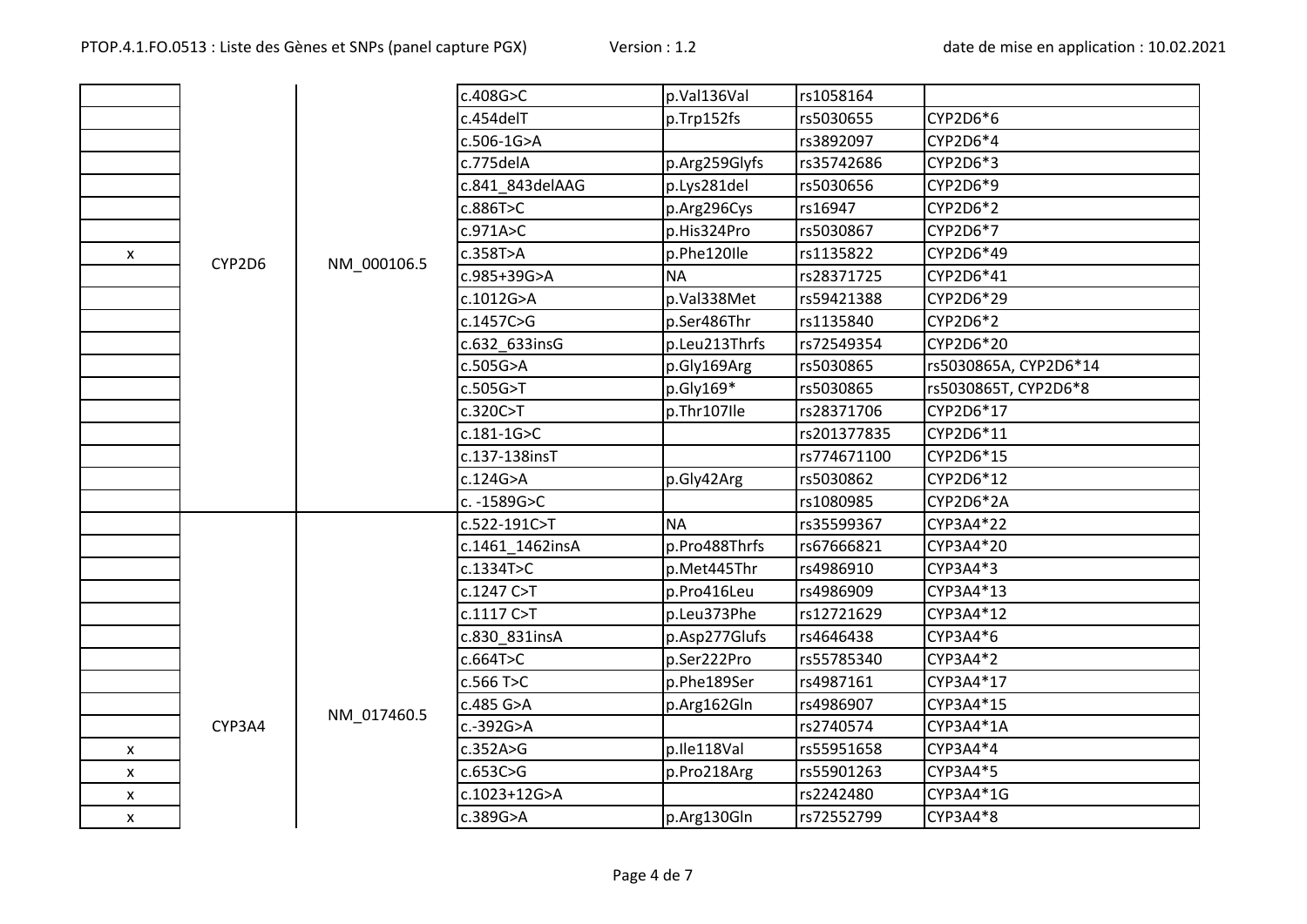| X |             |             | c.1088C>T        | p.Thr363Met  | rs67784355  | CYP3A4*11    |
|---|-------------|-------------|------------------|--------------|-------------|--------------|
| X |             |             | c.554C>G         | p.Thr185Ser  | rs12721627  | CYP3A4*16    |
| X |             |             | c.878T>C         | p.Leu293Pro  | rs28371759  | CYP3A4*18A   |
| X |             |             | c.802C>T         | p.Arg268*    | rs138105638 | CYP3A4*26    |
| X |             | NG 008421.1 | g.28311C>A       |              | rs28371760  | CYP3A4*18B   |
|   |             |             | c.1193C>A        | p.Thr398Asn  | rs28365083  | CYP3A5*2     |
|   |             |             | c.92 93insG      | p.Leu32Thrfs | rs200579169 | CYP3A5*3B    |
|   |             |             | c.88C > T        | p.His30Tyr   | rs28383468  | CYP3A5*3B    |
|   |             |             | c.219-237A>G     | <b>NA</b>    | rs776746    | CYP3A5*3/*10 |
|   |             |             | c.1035 1036insT  | p.Thr346fs   | rs41303343  | CYP3A5*7     |
|   | CYP3A5      | NM 000777.4 | $c.*14C>7$       |              | rs15524     | CYP3A5*3/*10 |
|   |             |             | c.1337T>C        | p.Phe446Ser  | rs41279854  | CYP3A5*10    |
|   |             |             | c.1009G>A        | p.Ala337Thr  | rs28383479  | CYP3A5*9     |
|   |             |             | c.624G>A         | p.Lys208     | rs10264272  | CYP3A5*6     |
|   |             |             | c.82C > T        | p.Arg28Cys   | rs55817950  | CYP3A5*8     |
| X |             |             | $c.432 + 2T > C$ |              | rs55965422  | CYP3A5*5     |
| X |             |             | c.34T>G          | p.Trp12Gly   | rs3093105   |              |
| X | CYP4F2      | NM_001082   | c.165A>G         | p.Pro55Pro   | rs3093106   |              |
| x |             |             | c.1297G>A        | p.Val433Met  | rs2108622   | CYP4F2 *3    |
| X |             |             | c.1029C>T        | p.His343His  | rs2074900   |              |
| X |             |             | c.1679T>G        | p.Ile560Ser  | rs55886062  | DPYD*13      |
| X |             |             | c.2846A>T        | p.Asp949Val  | rs67376798  | reduced act. |
| X |             |             | c.1905+1G>A      | <b>NA</b>    | rs3918290   | DPYD*2A      |
| X |             |             | c.1236G>A        | p.Glu412Glu  | rs56038477  | reduced act. |
| X |             |             | c.1627A>G        | p.Ile543Val  | rs1801159   | DPYD*5       |
| X |             |             | c.1601G>A        | p.Ser534Asn  | rs1801158   | DPYD*4       |
| X |             |             | c.2194G>A        | p.Val732Ile  | rs1801160   | DPYD*6       |
|   | <b>DPYD</b> | NM_000110.3 | c.85T>C          | p.Cys29Arg   | rs1801265   | DPYD*9A      |
| X |             |             | c.1898delC       | p.Pro633fs   | rs72549303  | DPYD*3       |
| X |             |             | c.299 302delTCAT | p.Phe100fs   | rs72549309  | DPYD*7       |
| X |             |             | c.1156G>T        | p.Glu386*    | rs78060119  | DPYD*12      |
| X |             |             | c.1129-5923C>G   |              | rs75017182  |              |
| X |             |             | c.703C>T         | p.Arg235Trp  | rs1801266   | DPYD*8       |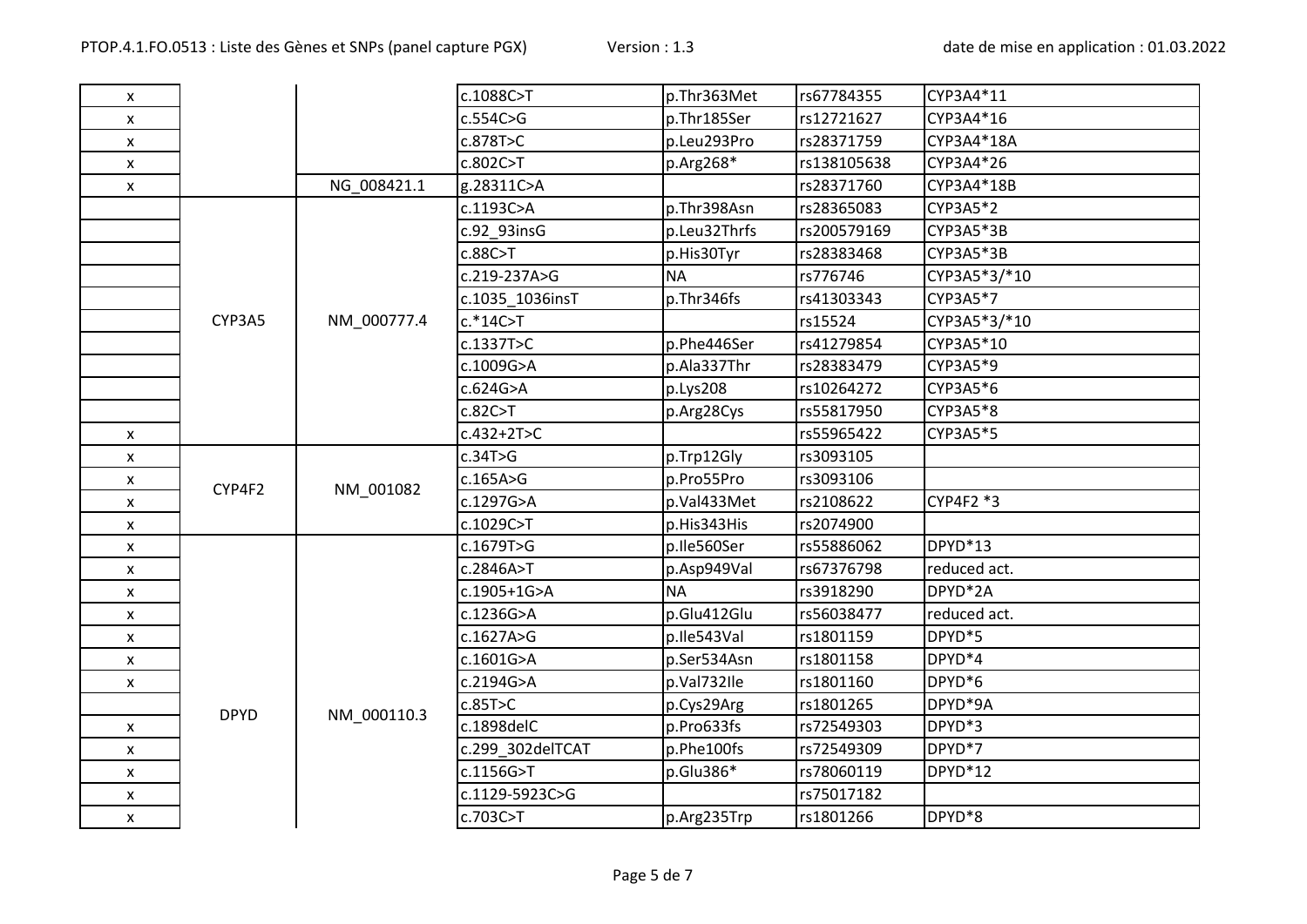|                    |                |             | c.2983G>T                                  | p.Val995Phe     | rs1801268   | DPYD <sup>*10</sup>  |
|--------------------|----------------|-------------|--------------------------------------------|-----------------|-------------|----------------------|
| X                  |                |             | c.1003G>T                                  | p.Val335Leu     | rs72549306  | DPYD*11              |
| $\pmb{\mathsf{x}}$ |                |             | c.557A>G                                   | p.Tyr186Cys     | rs115232898 |                      |
| $\pmb{\mathsf{x}}$ |                |             | c.374C>T                                   | p.Ser125Leu     | rs200220210 | TPMT*12              |
|                    |                |             | c.238G>C                                   | p.Ala80Pro      | rs1800462   | TPMT <sup>*</sup> 2  |
|                    |                |             | c.460G>A                                   | p.Ala154Thr     | rs1800460   | TPMT*3B              |
|                    | <b>TPMT</b>    | NM_000367.3 | c.719A>G                                   | p.Cys240Tyr     | rs1142345   | TPMT*3C              |
|                    |                |             | c.626-1G>A                                 |                 | rs1800584   | TPMT*4               |
| X                  |                |             | c.146T>C                                   | p.Leu49Ser      | rs72552740  | TPMT*5               |
| $\pmb{\mathsf{x}}$ |                |             | c.644G>A                                   | p.Arg215His     | rs56161402  | TPMT*8               |
| $\pmb{\mathsf{x}}$ |                |             | c.-53 insTA ou del TA, simple ou multiple) |                 | rs3064744   | UGT1A1*28 / (TA)7TAA |
| X                  |                |             | c.-53 insTA ou del TA, simple ou multiple) |                 | rs3064744   | UGT1A1*36 / (TA)5TAA |
| X                  | UGT1A1         | NM_000463.2 | c.-53 insTA ou del TA, simple ou multiple) |                 | rs3064744   | UGT1A1*37 / (TA)8TAA |
| $\pmb{\mathsf{x}}$ |                |             | $c.-364C>$ T                               |                 | rs887829    | UGT1A1*80            |
| X                  |                |             | c.686C>A                                   | p.Pro229Gln     | rs35350960  | UGT1A1*27            |
|                    |                |             | c.211G>A                                   | p.Gly71Arg      | rs4148323   | UGT1A1*6             |
| $\mathsf{x}$       | UGT1A6         | NM 001072   | c.541A > G                                 | p.Thr181Ala     | rs2070959   | UGT1A6*5             |
| $\pmb{\times}$     | UGT1A7         | NM 019077.2 | c.622T>C                                   | p.Trp208Arg     | rs11692021  | UGT1A7*4             |
|                    | <b>UGT2B15</b> | NM 001076   | c.253T>G                                   | p.Tyr85Asp      | rs1902023   | UGT2B15*2            |
|                    | UGT2B7         | NM 001074.3 | c.372A > G                                 | p.Arg124Arg     | rs28365063  |                      |
|                    |                |             | c.*237G>A                                  |                 | rs7294      |                      |
|                    |                |             | c.173+1000C>T                              |                 | rs9934438   |                      |
|                    |                |             | c.-1639G>A                                 |                 | rs9923231   |                      |
| $\mathsf{x}$       |                |             | c.85G > T                                  | p.Val29Leu      | rs104894539 | Warfarin resistance  |
| X                  |                |             | c.106G > T                                 | p.Asp36Tyr      | rs61742245  | Warfarin resistance  |
| $\pmb{\times}$     | VKORC1         | NM_024006.5 | c.121G > T                                 | p.Ala41Ser      |             | Warfarin resistance  |
| $\pmb{\mathsf{X}}$ |                |             | c.134T>C                                   | p.Val45Ala      | rs104894540 | Warfarin resistance  |
| $\pmb{\mathsf{x}}$ |                |             | c.172A>G                                   | p.Arg58Gly      | rs104894541 | Warfarin resistance  |
| $\pmb{\mathsf{x}}$ |                |             | c.196G>A                                   | p.Val66Met      | rs72547529  | Warfarin resistance  |
| $\pmb{\mathsf{x}}$ |                |             | c.358C>T                                   | $p.$ Leu $120=$ | rs7200749   | Warfarin resistance  |
| $\pmb{\mathsf{x}}$ |                |             | c.383T>G                                   | p.Leu128Arg     | rs104894542 | Warfarin resistance  |
|                    | SLCO1B1        | NM_006446.4 | c.388A>G                                   | p.Asn130Asp     | rs2306283   |                      |
|                    |                |             | c.521T>C                                   | p.Val174Ala     | rs4149056   |                      |